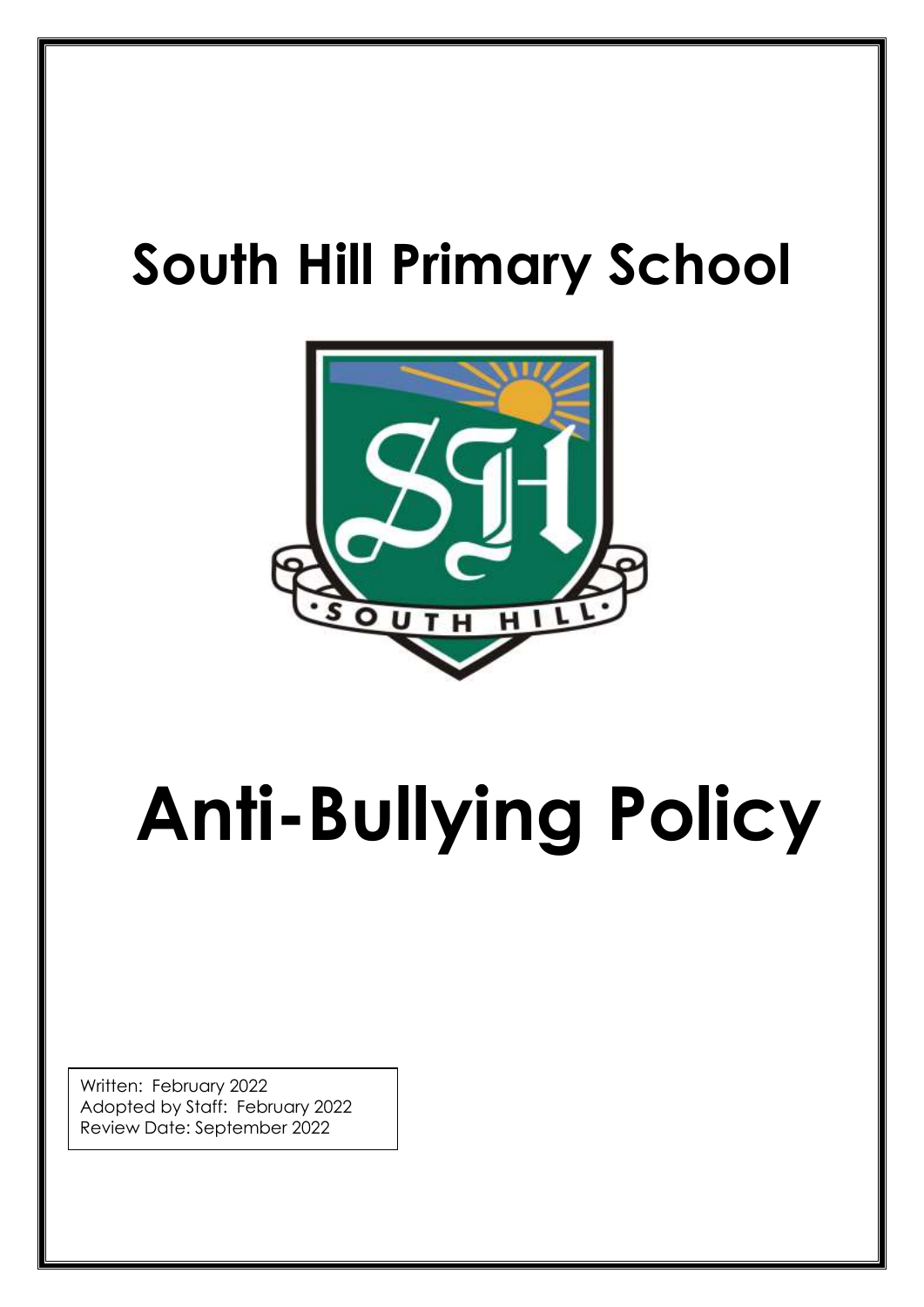### **South Hill Primary School** *"Building Character, Learning together"*

#### **1. Introduction**

At South Hill School we believe that all our pupils should be able to learn in a supportive safe and caring environment. All our pupils should be able to learn in an environment without the fear of bullying.

At South Hill School, we are committed to ensuring that bullying is eliminated at our school. Bullying is anti-social, affects wellbeing and is totally unacceptable. If bullying does occur, all pupils should feel safe to tell an adult and to know that incidents will be dealt with promptly.

South Hill School is committed to working with staff, governors, pupils and parents/carers to create and maintain a school community where bullying is not tolerated.

#### **2. Aims**

At South Hill School, it is our aim to:

- Provide our pupils with a safe and secure environment in which we can learn without anxiety
- Provide a consistent whole school response to any form of bullying
- Make it clear that all forms of bullying are unacceptable
- Ensure our pupils feel confident to speak about any form of bullying they may experience
- Ensure our pupils feel confident to share any form of bullying towards another pupil
- Deal effectively and promptly with bullying
- To liaise with parents and other appropriate members of the school community
- Ensure all members of the school community share the responsibility for combating bullying.

#### **3. The definition of Bullying**

**What is bullying?** Bullying is when someone hurts someone else, more than once, by using behaviour or words which are meant to frighten or hurt that person. Bullying can be:

**Emotiona**l: Hurting people's feelings, leaving someone out.

**Physical**: Punching, kicking, shoving, spitting, hitting and pushing, taking belongings.

**Verbal**: Being teased, name-calling, saying things behind a person's back, gossiping, spreading hurtful rumours, mocking, taunting.

**Written**: Letters, notes, graffiti

**Racist**: Calling someone names because of the colour of their skin or religion.

**Cyber**: Saying unkind things, images by text, email or online.

#### **4. When is it Bullying?**

In order to help our pupils, understand bullying, we have introduced the following acronym – STOP.

- **S- Several**
- **T- Times**
- **O- On**
- **P- Purpose**

#### **5. What can our pupils do?**

At South Hill, we encourage our pupils to be assertive and say STOP. We want our pupils to be able to tell a trusted person.

- **S- Start**
- **T- Telling**
- **O-Other**

#### **P- People**

Each class has a 'Worry Box' if they feel they cannot directly talk to somebody.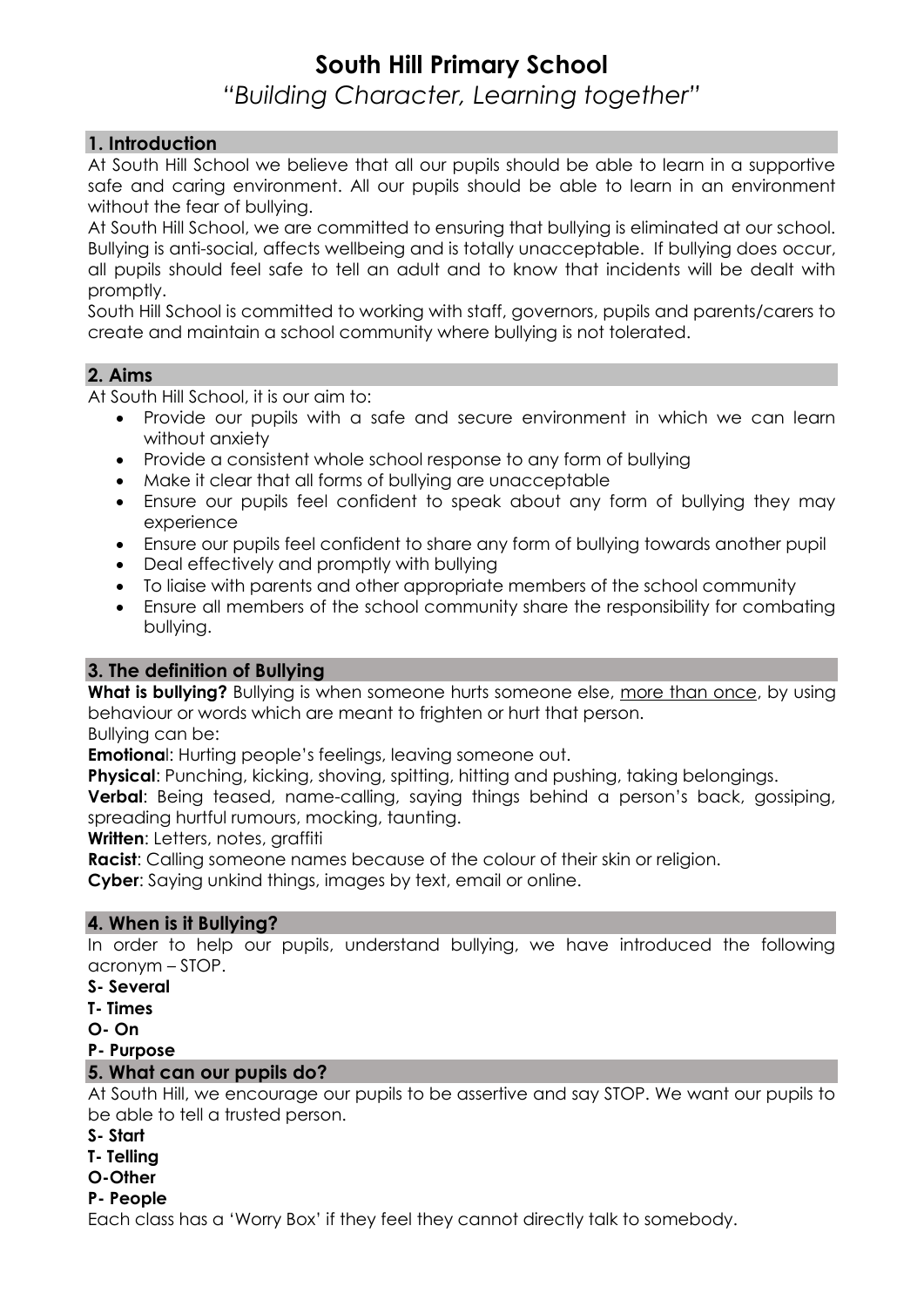#### **Forms of Bullying**

Bullying can happen to anyone. This policy covers all types of bullying including:

- Bullying related to race, religion or culture.
- Bullying related to SEND (Special Educational Needs or Disability).
- Bullying related to appearance or physical/mental health conditions.
- Bullying related to sexual orientation (homophobic bullying).
- Bullying of young carers, children in care or otherwise related to home circumstances.
- Sexist, sexual and transphobic bullying.
- Bullying via technology –"cyberbullying"

We emphasise the need for everyone to **respect** each other and value difference as part of our school community.

#### **Bullying Prevention**

Preventing and raising awareness of bullying is essential to keeping incidents to a minimum. Through assemblies as well as PSHE lessons, pupils are given regular opportunities to understand and discuss bullying.

We also encourage pupils to tell an adult about issues that are not deemed as bullying such as a fall out with a friends or a one-off argument which causes anxiety.

#### **Roles and Responsibilities**

It is the role of the Co-Headteachers and the SLT to implement the school anti-bullying strategy and ensure that staff are aware of the policy and know how to deal with bullying incidents.

The Co-Headteachers and Senior Leadership Team, along with the Governing Body has a responsibility to promote and inclusive, welcoming and safe ethos which promotes wellbeing and safeguarding. They also have the responsibility of reviewing this policy and reporting incidents.

**Pupils** have responsibility for reporting any incidents of bullying experienced or witnessed and to promote a no-bullying environment.

**Parents** have a responsibility to support our work on preventing and dealing with bullying and safeguarding.

#### **Responding to Reports about Bullying**

#### **School**

The School will take the following steps when dealing with concerns about a suspected report of bullying:

- It will be dealt with immediately by the member of staff who has been made aware
- Gather and record concerns about bullying incidents
- A clear account of the concern to be handed to one of the Co-Headteachers
- One of the Co-Headteachers or member of the SLT will interview those involved and keep a detailed record
- The HFL Incident Log will be used
- Class teacher will be informed
- Parents and other relevant adults will be informed
- Consequences and sanctions will be used as appropriate and in consultation with all parties involved.

#### **Pupils and Staff**

Pupils and staff who have been bullied will be supported by:

- Offering the opportunity to speak to an adult of their choice about the experience
- Providing reassurance that the bullying will be addressed
- Offering further support/monitoring of the situation
- Restoring self-esteem and confidence
- Special interventions and referrals if needed.